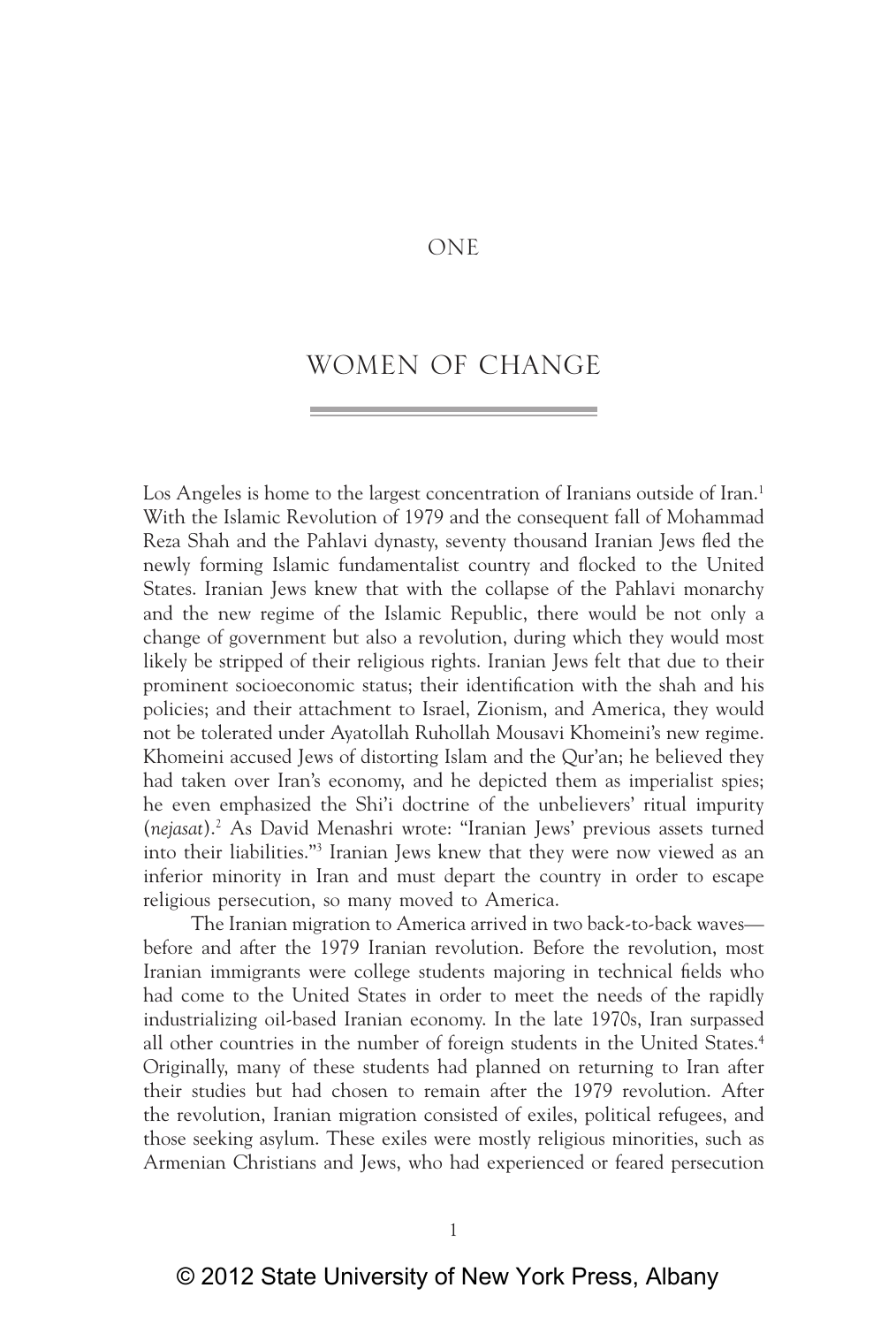in the Islamic Republic of Iran.<sup>5</sup> Many fled to America, specifically to Los Angeles, California.

Since 1965, Los Angeles has had the highest concentration of Iranians in the United States and has become the Iranian center after the Iranian Revolution. According to the U.S. Census Bureau, by 2000, some 75,491 Iranians were living in Los Angeles County.<sup>6</sup> According to *The Association of Religion Data Archives*, there are currently 202 Jewish congregations and 564,700 Jews living in Los Angeles County.7 After the revolution, many Iranian Jews opted to settle in Los Angeles County because they knew about the already well-established large Iranian community thriving there. In 2007, the Iranian Jewish community numbered roughly 30,000 to 40,000 in Los Angeles alone. Most people came to be near their family and friends and, thus, formed the largest community of its kind in the United States.

Although Iranians are heavily concentrated in Los Angeles County, they are dispersed within the county itself. Iranian Jews and Muslims are highly concentrated in Beverly Hills, as well as in affluent parts of the west side and the San Fernando Valley. Armenians from Iran have mostly settled in Glendale,<sup>8</sup> and a newly emerging Orthodox Iranian Jewish community has settled in traditionally Jewish neighborhoods such as Fairfax and the Pico/Robertson area. Because Iranian Jews have dealt with prejudice and discrimination in Iran, they identify more strongly with their ethnoreligious background than with their nationality. This ethnoreligious background identification was further emphasized when the majority of Iranian Jews immigrated to America around the time of the "Iranian hostage crisis," where tensions between Iran and the United States ran high. In order to avert prejudice and discrimination from Americans, Iranian Jews stressed their Jewishness over their Persian identity.

Religion is an important distinguishing identity factor within religiously diverse nationality groups.9 Studies of minorities within nationality groups such as Chinese, Vietnamese, and Iranian minorities, such as Armenian, Baha'i, and Jewish Iranians, found that these minorities typically have a highly developed sense of ethnic identity even before migration to America.10 Mehdi Bozorgmehr wrote that unlike the dominant religious group, minorities in the country of origin form solidarity groups as a result of hostility from the majority and years or centuries of minority status. This has prompted ethnoreligious minorities to develop ethnic self-identity, religiosity, family unity, endogamy, social ties with co-ethnics, organizational activity, and occupational clustering, often in self-employment.<sup>11</sup> As a result of the discrimination Jews suffered in Iran, they formed the type of solidarity groups discussed by Bozorgmehr. They were adamant about observing Jewish holidays; they mainly socialized and worked with fellow coreligionists; family unity was stressed in Iranian Jewish homes; and Jewish organizations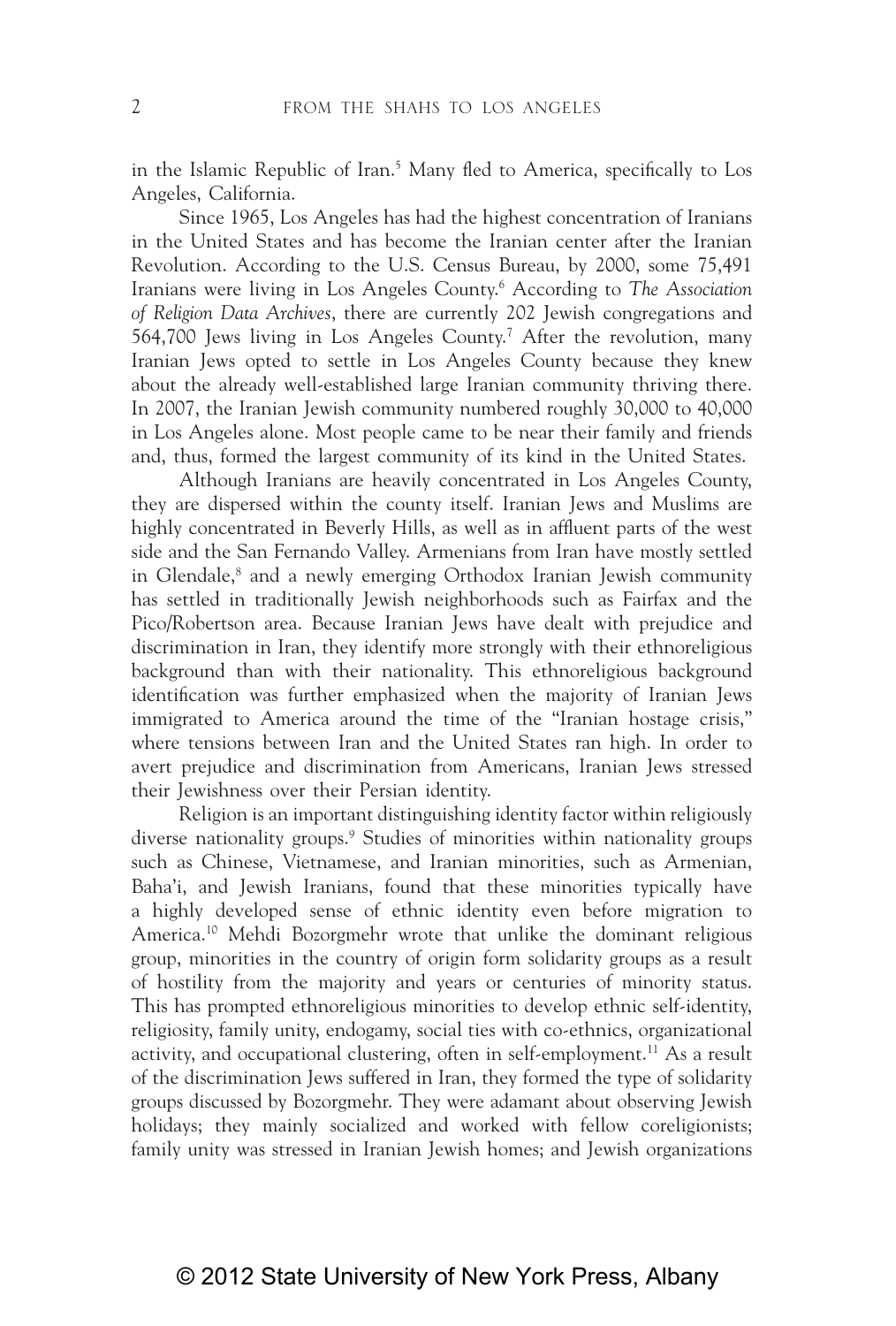developed in order to serve the community. This insularity and religious cohesion of the Iranian Jewish community is also evident in America.

The Iranian Jewish identity can be characterized by its symbolic ethnicity. Symbolic ethnicity can be expressed in numerous ways, especially by a nostalgic allegiance to the culture of the immigrant generation or that of the old country. Symbolic ethnicity is a love for and a pride in a tradition that can be felt without being incorporated into everyday behavior.12 However, for Iranian Jews, pride in their Iranian Jewish identity is expressed in many aspects of their daily life. The daily traditions they practice are characterized both by their Iranian culture and by their Jewish beliefs. Symbolic ethnicity can be directed toward the desire for a cohesive extended immigrant family, the obedience of children to their parents, or the unambiguous orthodoxy of immigrant religion.13 Iranian Jews have a cohesive extended family: Everyone from great-aunts and uncles to second cousins are included in the most intimate family affairs. There is a strict sense of familial hierarchy and devotion to Judaism, where even the most religiously lax family respects Jewish beliefs.

Since the 1979 Islamic Revolution of Iran, Iranian Jews have become major players in the economic, social, and political life of Angelenos and have become one of the most well-established immigrant communities in Los Angeles. Their mark is felt not only in the secular sphere, but it is also strongly felt in the religiously dominant Ashkenazi community of Los Angeles. Iranian Jews attend and are involved in Ashkenazi synagogues and day schools; they have formed their own Jewish Federation, synagogues, and Jewish charity and social organizations. Slowly, with the integration of the Iranian Jewish community, Iranian Jewish scholars, and religious leaders, the Jewish communities in Los Angeles and around the world are becoming more aware of the influence that Persia<sup>14</sup> has had on Jewish history.

This is best exemplified with the Persian Achaemenid king, Cyrus the Great, who freed the Jews from Babylonian captivity and granted them religious pluralism. Cyrus is referred to as "God's anointed" in Isaiah 45; his "spirit" is discussed in Ezra 1; and the ecstatic joy he caused by freeing the Jews from the Babylonians is the topic of Psalm 126. His successor and great-grandson, Darius I, was responsible for the building of the Second Temple, while Iranian Jewish characters such as Zerubabel, Esther, Ezra, and Nehemiah all played important roles in Jewish history.

### Goals and Focus of This Book

The first objective of this book is to present an ethnographic portrait of life for three generations of Iranian Jewish women who lived in Iran and now live in America, exploring the political and social changes that have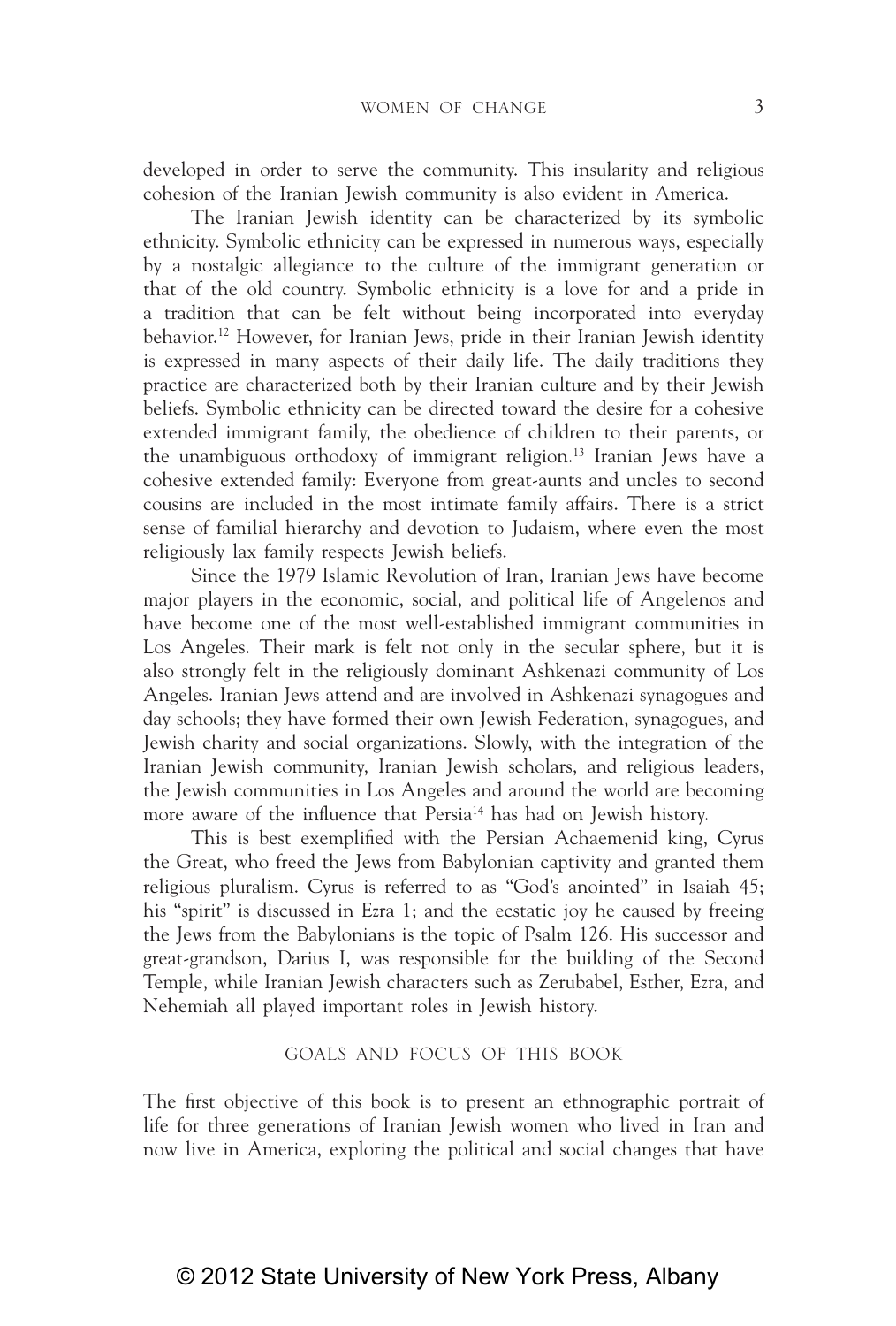affected these women in regards to their rituals and religious observances, and their self-concept as Iranian Jewish women in Iran and now in America. The three focal incidents in terms of their effect on Iran and, consequently, the Jewish community, are the Constitutionalist Revolution in 1906 and the granting of the throne to Reza Shah Pahlavi (1925–1941); Mohammad Reza Shah Pahlavi taking the throne (1941–1979); and, finally, the Islamic Revolution in 1979 and the immigration to Los Angeles.

Throughout, this book examines historical events and how they have affected the religious and social lives of these Iranian Jewish women and the manifestation of the sacred within the lives of these women. Sacrality can be found in different ways for each generation of women: for the first generation of women, it is found through sacralizing the domestic sphere and having a numinous relationship with God;<sup>15</sup> for the later generations, sacrality can be found in the numerous social events the community has to attend, within a woman maintaining and redefining her *najeebness* (virginity and innocence), and through the way some of the *hozrei bi'tshuvah* (those who return to repentance) women observe Jewish *halakhah* (Hebrew term for Jewish law)*.*

The comparative works demonstrate the similarities and uniqueness of Iranian Jewish women, both in their home country and in America. The lives of Iranian Jewish women are not monolithic; they vary depending on the cities in which the women were raised, their socioeconomic class, and their level of assimilation into the dominant society.

Comparisons are made among three generations of Iranian Jewish women—grandmothers, mothers, and daughters—exploring these different generations to understand how history, political change, social change, assimilation, financial mobility, and immigration have affected their religiosity, their concepts of womanhood, their intergenerational relationships, and their identity.

In particular, this volume looks at the concept of sacrality throughout these three generations and how it has changed over time. Although different generations of women have different interpretations of sacrality, one overarching theme is the emphasis placed on women's religious and social rituals and maintaining their *najeebness*—all of which uphold the community's Jewish beliefs and distinguish them from other Iranians, Americans, and Jews. The emphasis on religious tradition and *najeebness* among Iranian Jewish women allows them to create meaning in their lives, establish authoritative figures within the community, and most importantly, reinforce the collective morals and social norms held within the community.

Research shows that Judaism not only provides social control and cohesion and reaffirms social norms for the community, but more importantly, it provides a way for the women to maintain their identity in times when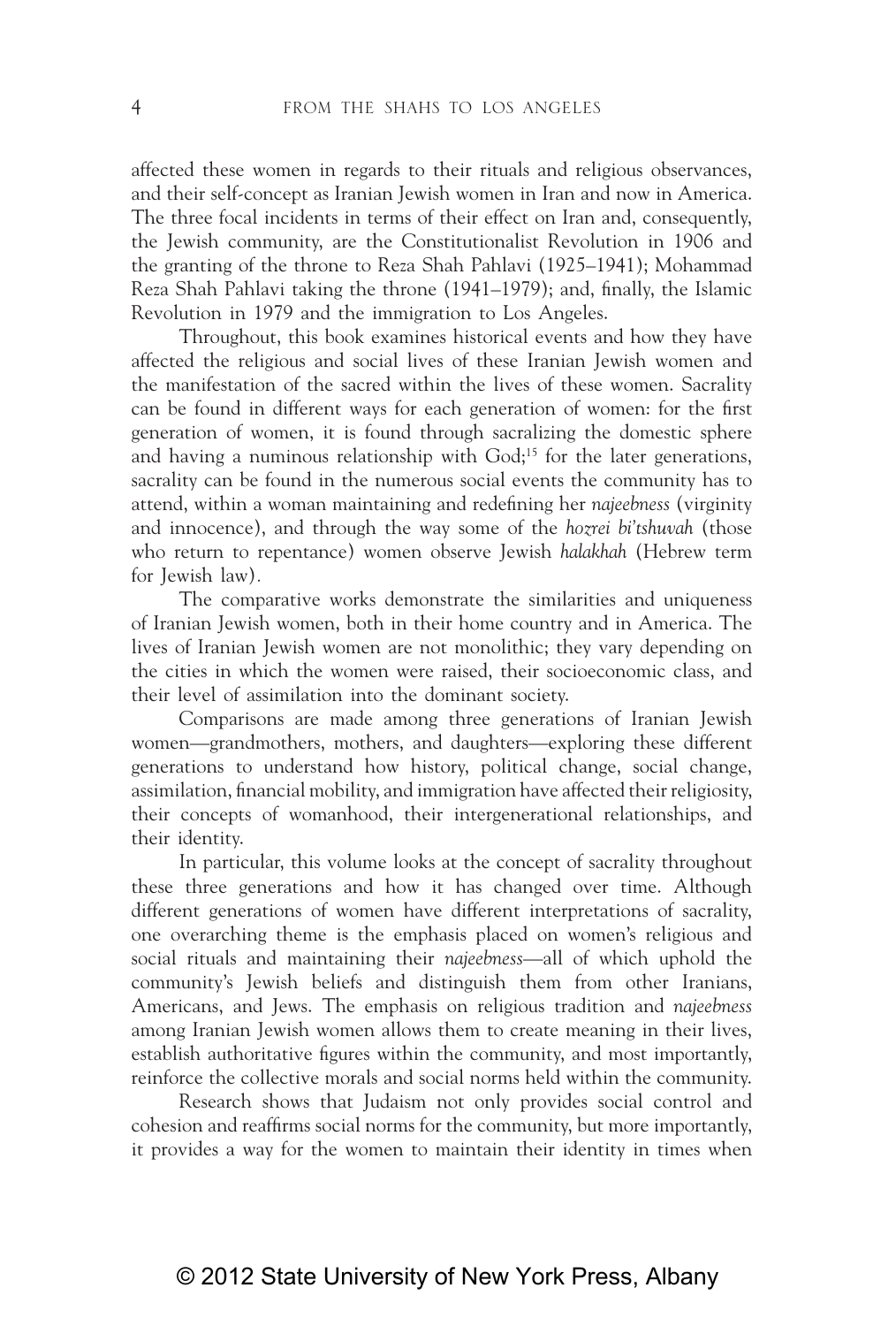they are confronted with anti-Semitism, gender segregation, assimilation, and immigration.<sup>16</sup> Throughout generations and across borders, it has been their identification as Iranian Jewish women, whether through following the community's moral, social, and religious norms or transforming and reinterpreting them, that has enabled these women to connect with their history in Iran while embracing their present life in America.

Researchers have placed importance on rituals by asserting that women should be perceived as ritual experts; this book approaches Iranian Jewish women in the same manner, primarily focusing on the use of ritual innovation by Persian Jewish women in order to define their piety and establish their identity. With three generations of women issues are explored for each generation relating directly to the social and political climate of their time. The first generation of women (chapter 2) includes those who were raised under the reign of Reza Shah Pahlavi. The second generation of women (chapter 3) includes those who were raised under Mohammad Reza Shah Pahlavi and his secular and Western regime. Finally, chapters 4 and 5 examine the lives of the American-raised daughters of these immigrant mothers and how they establish their multiple identities in their native country.

In the traditional Iranian Jewish context, women were excluded from public religious life. When Iranian Jewish women came to America, specifically to Los Angeles, they found themselves in a situation of public observance. The women who were born and raised in Iran and immigrated to Los Angeles later in their life, meaning women who were raised under the reign of Reza Shah Pahlavi and Mohammad Reza Shah, felt this change most severely. This book focuses on the issue of change in the patterns of religious observances and religious rituals among the first two generations of Iranian Jewish women and on their self-concept as Iranian Jewish women in Iran and now in America.

This book examines the ritual practices and beliefs of Iranian Jewish women, their attitude toward Judaism and ritual observances, the importance of religious activities for them and their community, the changes in the patterns of religious observances and religious rituals that have taken place due to modernization and immigration, and finally, how modernization and demographic change affected religious change and ritual observance.

Within these issues, we explore the status of women in the family and in public life, asking how much influence rabbinical law, Muslim society, and the location of their home had on placing women in the domestic sphere; examine how influential Jewish *halakhah* was in dictating the relationship between husband and wife (i.e., attending the *mikveh,*17 sleeping in separate beds, and other menstruating laws); and look at the rituals of sociability within the first two generations, exploring the rituals of Persian Jewish social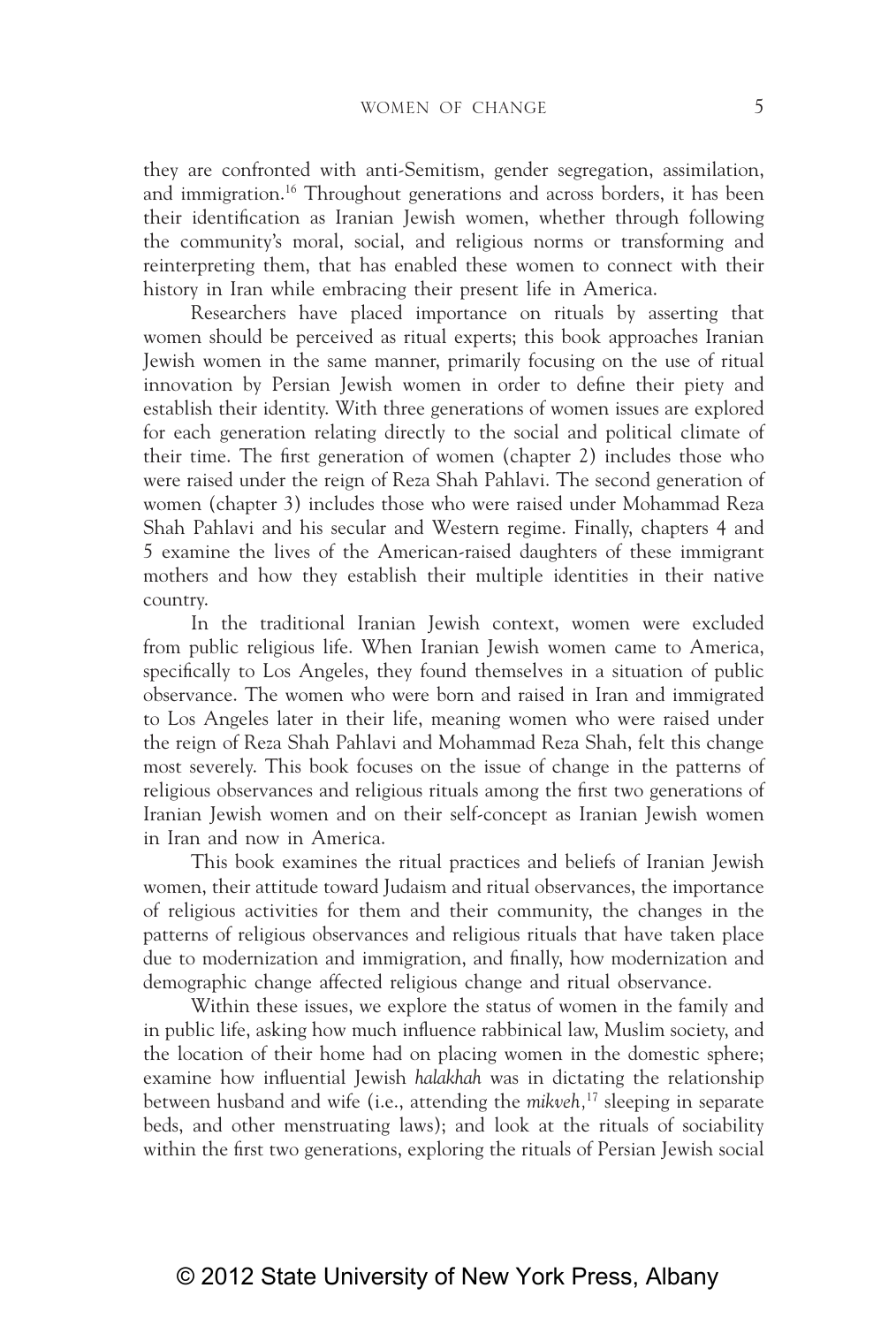activities, a woman's role in these events, and the connection between Persian Jewish social activities and religion. Finally, we examine how women perceive themselves and their role as Jewish women in the Persian community, exploring how their self-perception has changed throughout the years while living first in Iran and now in America.

#### Recent History of Iran

Iran has gone through major political and religious changes in the twentieth century, changes that have greatly affected the status and condition of Iranian Jews. It would be gravely erroneous to imagine Iran as a stagnant political and social climate or to describe Iranian women's piety, rituals, and identity as unchanging within that climate. Numerous Judeo-Persian scholars have written about the changes that have occurred in the Iranian community during the twentieth century.<sup>18</sup> The Constitutionalist Revolution of 1906 has been described as the beginning of the Iranian people's struggle for freedom,<sup>19</sup> with many important measures adopted at this time, such as the Assembly, which allowed each religious minority, except the Baha'is, to elect a delegate to the government body. Other changes in the country included less influence from the clergy in governmental affairs, an opposition in Iran against the acceptance of new foreign loans, a national bank established to provide relief from foreign financial restrictions, and a new constitution. It was during this time that Jews finally felt some form of freedom, what Levi calls the "Jewish Emancipation." Jews gained the freedom to work and be educated; the Jewish *mahaleh* (ghetto) was sanitized; Jews were no longer considered to be "unclean" by Muslims; a Jewish-Iranian newspaper, *Shalom*, was published; and finally, Jews were no longer restricted to living in the mahalehs and could move to other parts of the city.<sup>20</sup>

As a result of the First World War and inner conflicts in Iran, all military, fiscal, and customs-related affairs had come under the exclusive control of British advisors by 1921. It was during this period that Reza Khan entered the arena of Iranian politics, staging a successful coup, seizing command of the Iranian armed forces, and taking over the throne in 1925.<sup>21</sup> The most effective reform Reza Shah Pahlavi established was the expulsion of even the most senior clerics from government administration; he did not permit them to meddle in state affairs. For the first time since the Safavid dynasty, religion was separated from politics in Iran. During Reza Shah's reign, many Jews prospered financially. One of the great accomplishments of the Jews during his reign was the establishment in Tehran of the Kurosh elementary school and high school. However, Reza Shah's extending a hand of friendship to Hitler brought about his compulsory abdication and exile after the Second World War.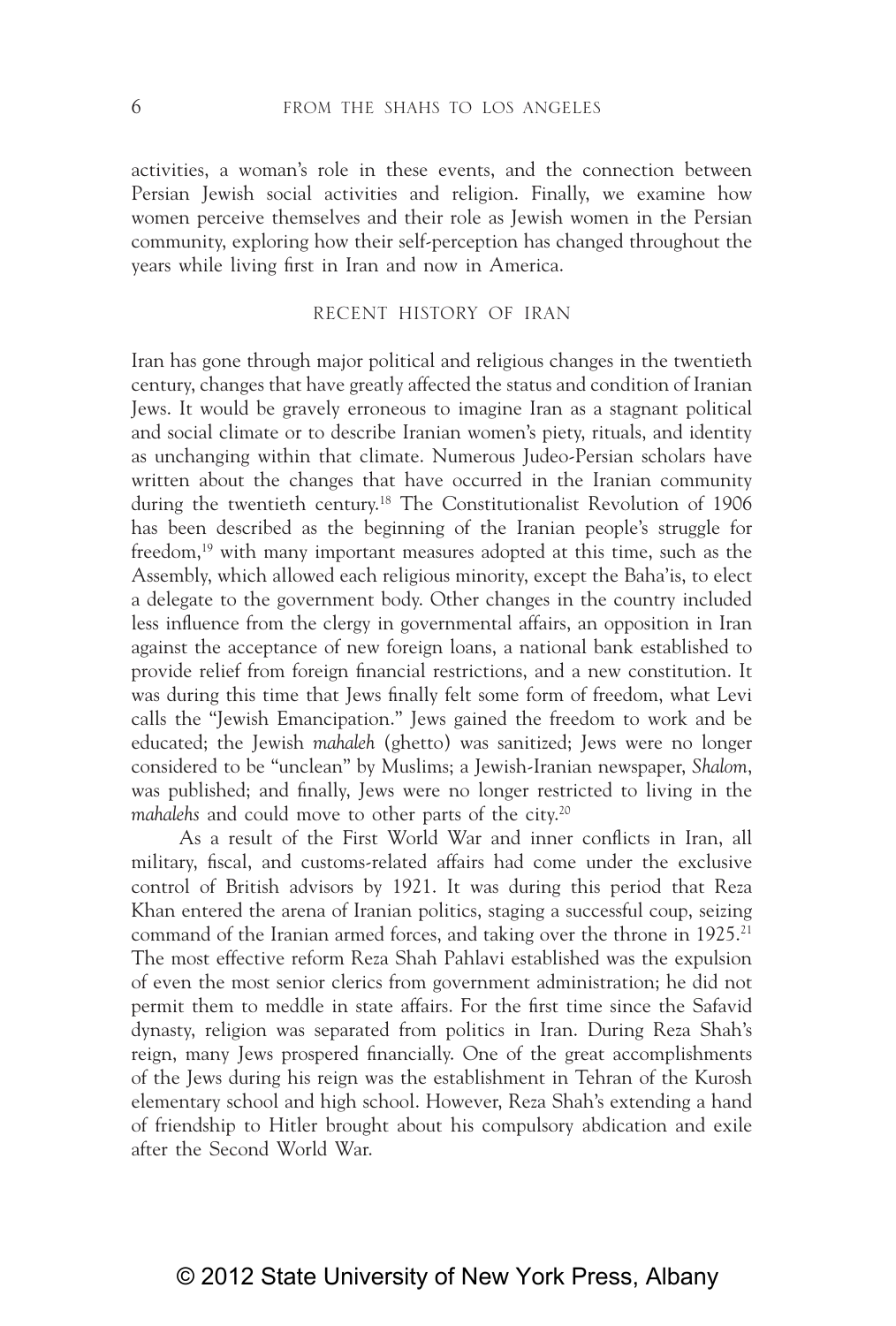The coronation of his son Mohammad Reza Shah in 1941 brought about a resurgence of the Jewish people of Iran. Habib Levi wrote that "the years of Mohammad Reza Shah's reign may be considered the zenith of Jewish Iranian well-being and prosperity."22 Under his rule, Jews were prominent figures in economics, industry, commerce, higher education, administration, and the arts and sciences. Educational opportunities for Iranian Jews increased when the second shah came into power. Jewish schools, summer camps, and seminars for training teachers were opened. Hundreds of Jewish students went to Europe and America to pursue advanced studies. Jewish girls, who until a few generations earlier had received no education at all, were now on equal footing with boys and studied at all levels.<sup>23</sup> Levi identifies Israeli independence as the most important historical event of this period for Iranian Jews. In 1960, the shah recognized Israel and repeatedly affirmed Israel's right to exist, publicly declaring that Iran and Israel should maintain economic ties; with the implementation of various treaties, as a result, Israeli organizations engaged in a wide range of activities in Iran.<sup>24</sup>

In the fall of 1977, a revolutionary upheaval began with the outbreak of open opposition movements, and Jews in Iran once again found themselves threatened by their Muslim neighbors. Iranian Jews realized that their previous assets had turned into liabilities: Their prominent socioeconomic status; their identification with the shah and his policies; and their attachment to Israel, Zionism, and America were all held against them by Khomeini and his followers.<sup>25</sup> It is estimated that by 1978, some seventy thousand Iranian Jews had fled Iran, many of whom immigrated to the United States. This immigration to the United States is important in a religious sense because, for the first time, Iranian Jews found themselves in a secular society where they faced the challenges of retaining their Judeo–Persian identity.

Iranian Jews have chosen to maintain their Jewish identity in Los Angeles and have taken the opportunity to give their children what many of them lacked in Iran—a Jewish education. The majority of Jewish Iranian boys and girls in Los Angeles attend Jewish day schools or after-school programs. Most have a *bnei mitzvoth* or *bat mitzvot*, 26 attend synagogue regularly, and are actively involved in Jewish organizations and social events. For the first time, Jewish Iranian girls have equal status with boys in regards to religion. Because many Iranians in Los Angeles attend Reform and Conservative synagogues, Iranian girls are receiving a Jewish education on par with boys. They read from the Torah, get called for up for *aliya*, 27 recite the blessings before and after meals and during holidays, and many are taking leadership positions within the synagogue (i.e., as cantors or as temple president). In doing so, they are practicing a form of Judaism that is influenced by the Ashkenazi American Jewish movements. The question is, in this context, what happens to the female Jewish rituals their mothers and grandmothers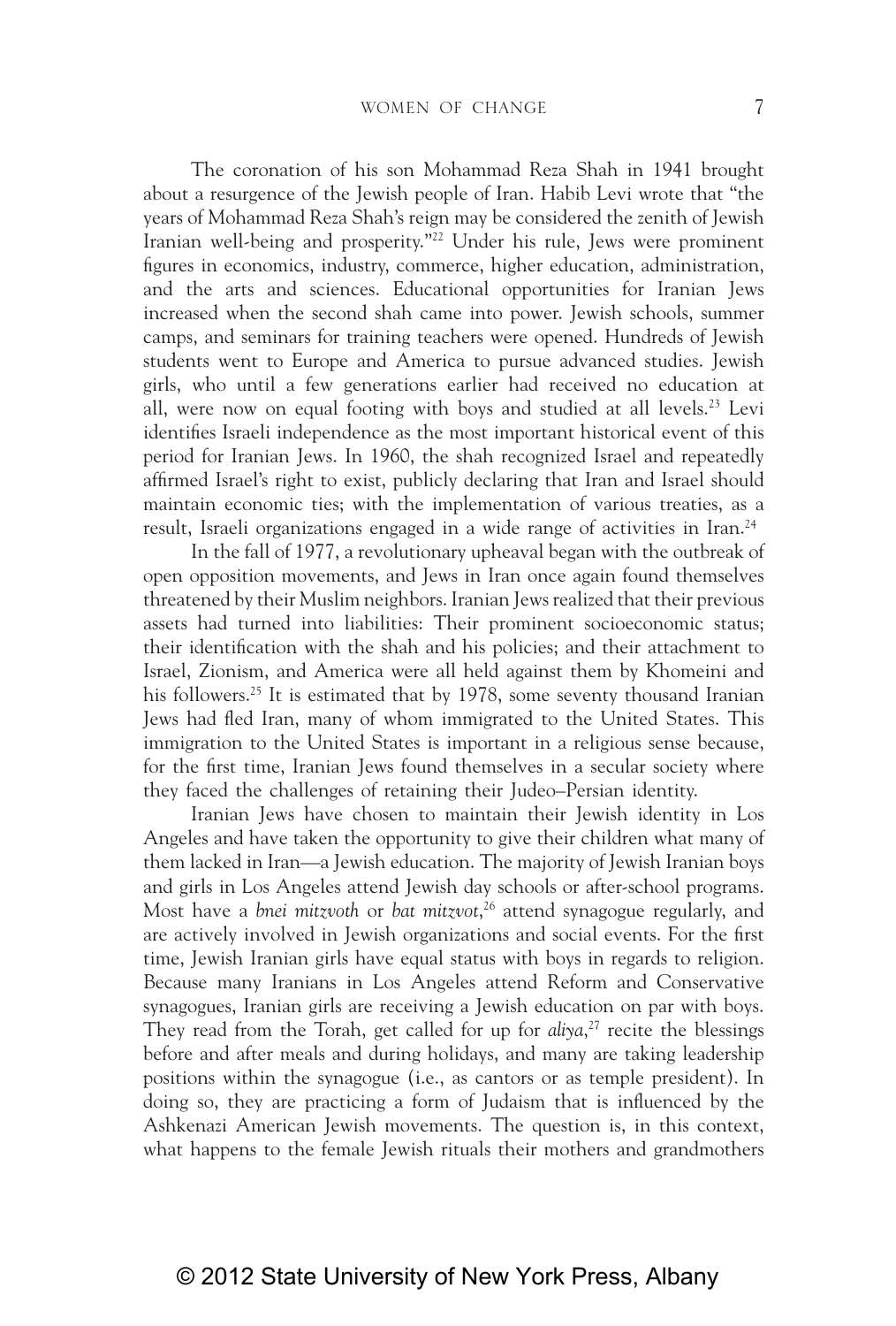practiced in their native Iran? Have these rituals been replaced or have they incorporated with Ashkenazi ones?

#### Women Raised in Los Angeles

Initially, the author planned to use the same five questions posed for the women of chapters 2 and 3 for the women of chapter 4, the daughters of immigrant parents who were and are raised in America. However, it soon became apparent that this is a very different generation from those who came before, and the theme of rituals does not really apply to them because they were raised with very few religious rituals outside of the traditional Jewish ones, such as attending synagogue and going to their parents' home for Shabbat (Sabbath) dinner. This generation did not grow up in Iran experiencing the reign of the Pahlavi dynasty; they only know the Iran of their grandmothers and mothers through the memories of their matriarchs.

However, the Iranian Jewish culture is still a dominant aspect of their lives, and at times, it does not blend well with American values and cultural norms. These young women, like most children of immigrant parents, struggle to meld the culture of their parents with the American culture they live in. Thus, a more appropriate theme to investigate for this generation was the issue of identity—how these young women establish and juggle their multiple identities in their native land. How have they incorporated womanhood, Judaism, and the rules and expectations placed on them by their family and the Iranian Jewish community into their life as young Americans? The three important subjects of chapter 4 are being *najeeb* (virginal and innocent), pressures placed on young women, and motherdaughter relationships.

Today, immigrant children have constructed their own cultural world, where they are in the process of mixing different cultures in order to form their own hybrid identity. Hybridity is described as cultural creativity, the making of something new through the combination of existing things and patterns.28 One cannot assume that one's ethnic or cultural traits are set in tradition and do not change, but rather, these traits go through an on-going negotiation that emerges when one is going through historical transformations.29 The hybridity model describes how young Iranian Jewish women are constantly negotiating their identity as they live in a world where they respect the rules, values, and cultural norms of their parents' generation, while appropriating the American culture in which they have grown up.

### Significance of Rituals

This book places priority on examining the Jewish rituals Iranian women participated in when living in Iran and the religious rituals they practice now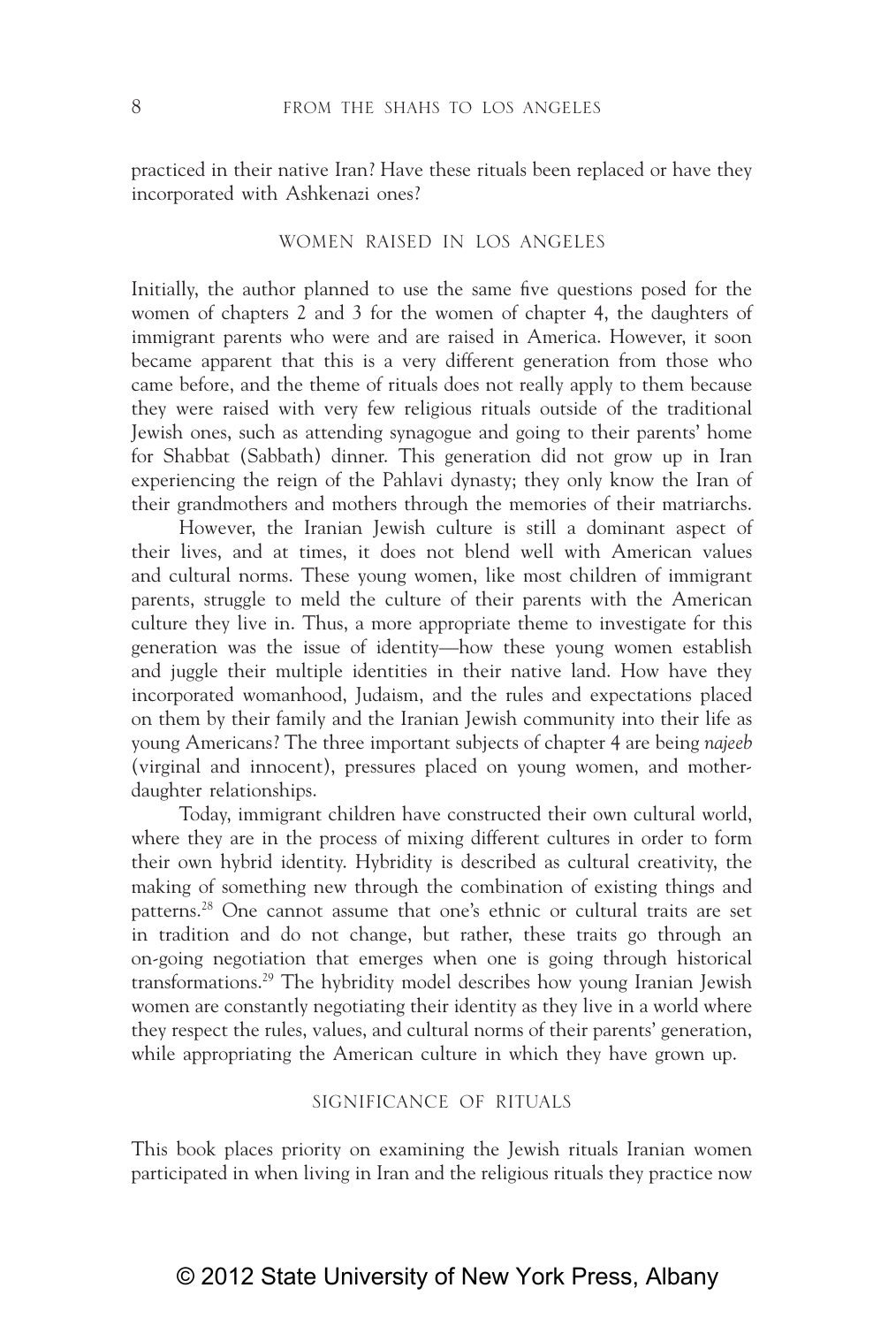in Los Angeles. Catherine Bell, in her book *Ritual Theory, Ritual Practice*, traces the scholarly endeavor to use *ritual* as a term of analysis for human experience.<sup>30</sup> Bell wrote that many theorists of myth and ritual have looked to ritual in order to describe "religion," while social functionalists explored ritual actions and values in order to analyze "society" and the nature of social phenomena, and symbolic anthropologists have found ritual to be fundamental to the dynamics of "culture." Thus, the notion of ritual studies is meaningful not only because it is an analytical tool, but also because it has been integral to the mutual construction of both an object for and a method of analysis.<sup>31</sup> Rituals demonstrate the influence of religious ideas, and religious ideas are the basis of religion.<sup>32</sup>

In *To Take Place*, Jonathan Z. Smith describes the "gnostic" dimension of ritual, asserting that rituals are fulfilled as a means of gaining knowledge and performing the way things ought to be in conscious tension to the way things are.<sup>33</sup> The power of ritual lies in the fact that it is concerned with ordinary activities placed within extraordinary settings; thus, rituals provide an occasion for reflection and rationalization on the incongruence of the world and ways to rectify it.<sup>34</sup> Smith uses the example of Christians in Jerusalem during the fourth century to demonstrate that through the conjoining of myth to ritual, one is able to turn the profane into the sacred.<sup>35</sup> In an earlier book, Smith wrote that one of the basic building blocks of religion is ritual repetition and routinization.<sup>36</sup> He believes that "ritual is an exercise in the strategy of choice."37 One has to decide what to include, what to hear, what to exclude, and so on; therefore, through ritual, one is establishing what kind of knowledge one chooses to learn and appropriate in one's ritual performances and routines.

Emile Durkheim also discusses the importance of rituals in *The Elementary Forms of Religious Life,* writing that religious phenomena fall into two categories: belief and rites.<sup>38</sup> He asserts that "rites are not purely manual operations but they bring into play the spiritual and their primary function is to act upon moral life."39 Henri Hubert and Marcel Mauss demonstrate how ritual activities effectively sacralize things, people, or events.<sup>40</sup> They believe that religious phenomena and ideas derived from social activities and that, therefore, "ritual is a sociological concept and a universal category of social life."41

### Outline of Chapters

Chapter 1

This first chapter serves as an introduction to the various focuses of this study, emphasizing the importance of ritual and its place in religion for the first two generations of Iranian Jewish women in the study, and on the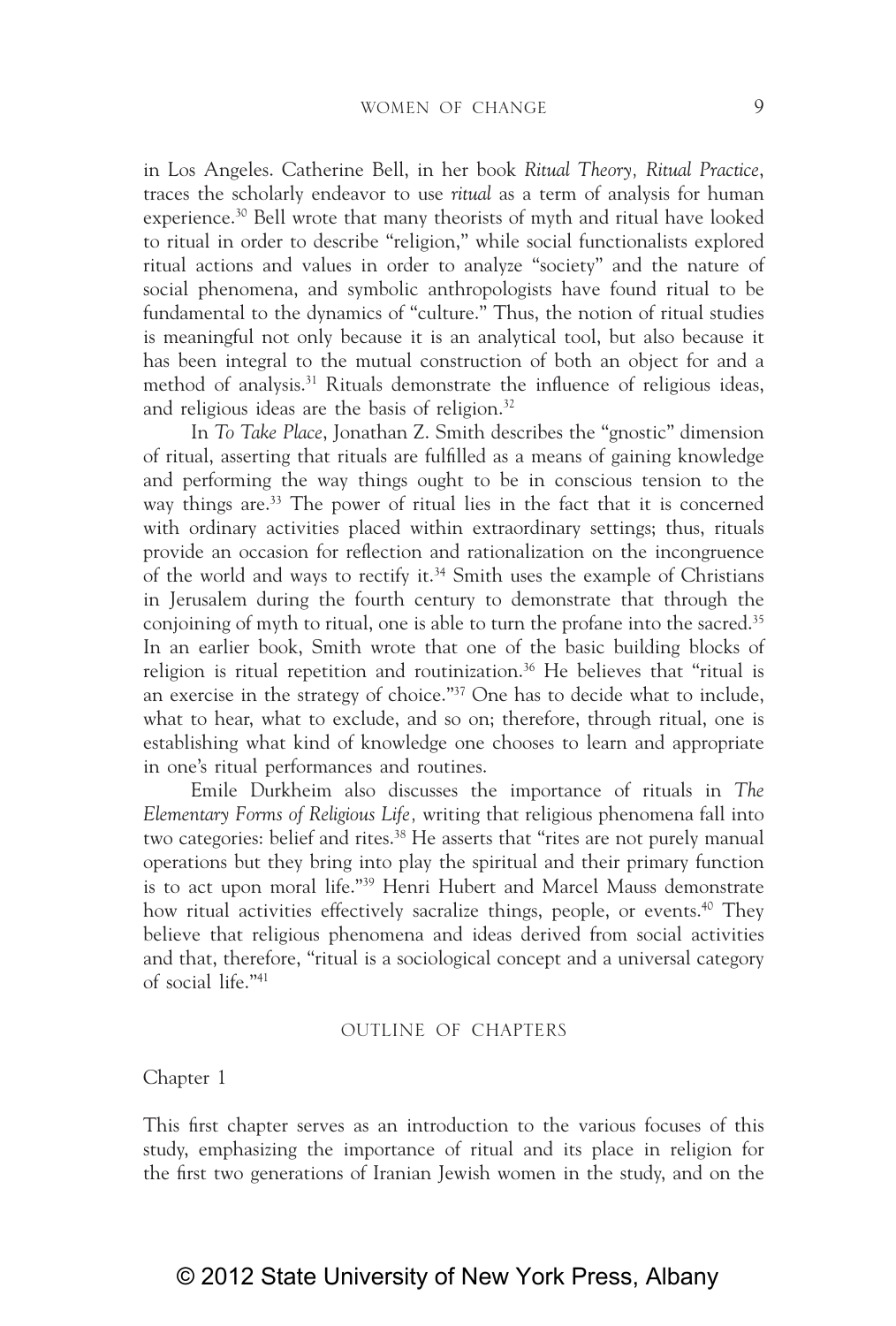distinct rituals they perform as an expression of religious piety and as a system of gaining knowledge. The argument for the first two generations of women is about how they partake in ritual innovation in order to express their piety. For the last generation, the discussion centers on how these young women have appropriated both the Iranian Jewish and American culture into their lives, thus forming a hybrid identity.

The women profiled in chapters 2 through 4 discuss the following: their attitude towards Judaism and ritual observations, their ritual practices and what they believe, the importance of religious activities/rituals for them and their community, changes that have occurred in their pattern of religious observances and religious rituals, and how demographic change and modernization have affected religious change, specifically in regards to rituals.

In chapter 5, different topics are addressed in light of the changing influences on the women's lives compared to the previous generations: their understanding of being *najeeb* and whether or not they appropriate that belief into their lives, the social and cultural pressures they feel as young Iranian Jewish women raised in America, and their relationships with their mothers and what aspects of their mothers' beliefs they have appropriated and what they have changed.

Chapter 2

Chapter 2 revolves around the first generation of women, those who grew up under the Constitutional Revolution (1906) and Reza Shah (1921–1941). Because of the dearth of archival materials accessible on the subject of Iranian Jewish women, interviews were conducted, in Persian, with women from this generation. Therefore, information came almost entirely from women's voices and through oral histories of Iranian Jewish women now residing in Los Angeles.

In her book *Change within Tradition among Jewish Women in Libya*, Rachel Simon wrote that the status of Jewish women in Libya was influenced by three main sets of factors: Jewish law and tradition; Muslim law and customs; and environmental conditions in the urban and rural areas. $42$ However, in her analysis, Simon does not offer an alternative women's history, because she accepts the male history based on rabbinic law, which constitutes Jewish culture. This book takes Simon's framework for analysis a step further to examine how women developed their own Jewish rituals and responded to social and political change in ways significantly different than did Iranian Jewish men.

Chapter 2 also examines Jewish customs in the home, participation in ceremonies, and the Muslim code of modesty (veiling) that Jewish women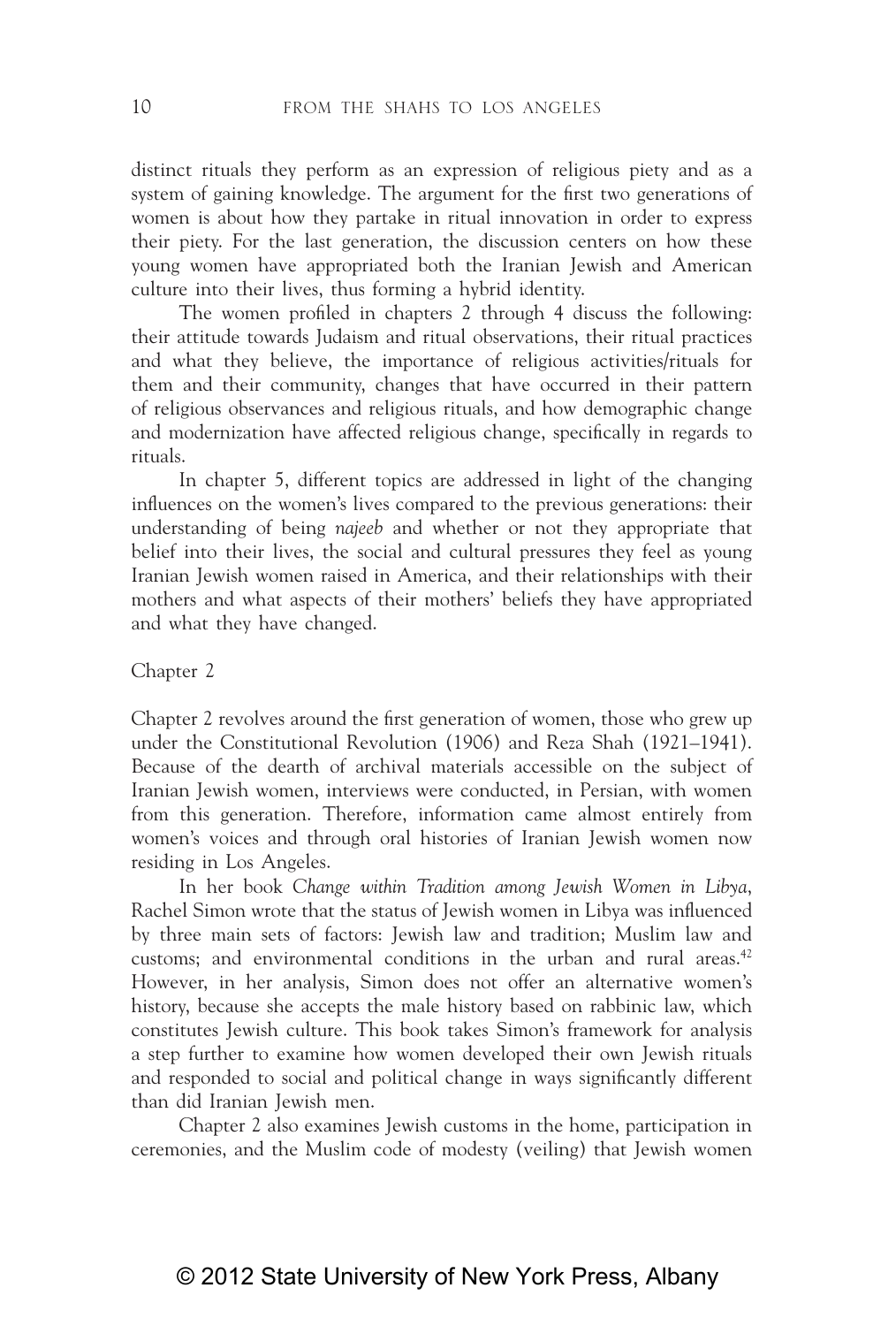were obligated to follow and later were forced, by the secularist Reza Shah, to disregard. The chapter includes a discussion of how Susan Sered's theory of domestication of religion is linked with Iranian Jewish women: how these women received their religious education; their perceived role in Judaism and how they expressed their religiosity when they could neither read Hebrew nor attend synagogue; and finally, the Jewish rituals in which they partook, how they interpreted these rituals, and the influences of Zoroastrianism and Islam on their ritual practice.

### Chapter 3

Chapter 3 focuses on interviews conducted with women who grew up in Iran under the reign of Mohammed Reza Shah, immigrated to the United States, and currently reside in Los Angeles. These women directly benefited from the secularization and modernization of the Pahlavi dynasty. Under this program of modernization, women were required to attend schools, and many Iranian Jewish women continued their higher education at vocational schools or universities. This period in Iranian Jewish society is characterized by both assimilation into the mainstream Muslim society and the insularity of the Iranian Jewish community.

Topics of this chapter include the changes that were brought about by, and the influence of, the Alliance Israélite Universelle, Western modernization efforts, new educational and vocational opportunities, and the shah's attempt to secularize Iran; how this new generation of women practice Judaism and their participation in public and religious life; their assimilation of or disregard for their mother's Jewish rituals; their memories of life under the Pahlavi regime and now in Los Angeles; their idea of what constitutes a "good Jewish woman" and what social responsibilities they must attend to in order to live up to the community's expectations of them; and finally, how they preserved their Iranian Jewish identity while appropriating the secular ideology of the shah.

### Chapter 4

Chapter 4 looks at how women who were raised under the Pahlavi dynasty and immigrated to Los Angeles preserve and pass on their identity while still appropriating certain aspects of the dominant Ashkenazi Jewish culture in Los Angeles. While Iranians do attend the few Iranian and Sephardic synagogues in Los Angeles, an overwhelming majority of Iranians attend either Conservative Ashkenazi or Reform Ashkenazi temple and day schools. Thus, Iranian Jewish immigrants are experiencing a notably different Judaic environment than that which was practiced in Iran. The Judaism with which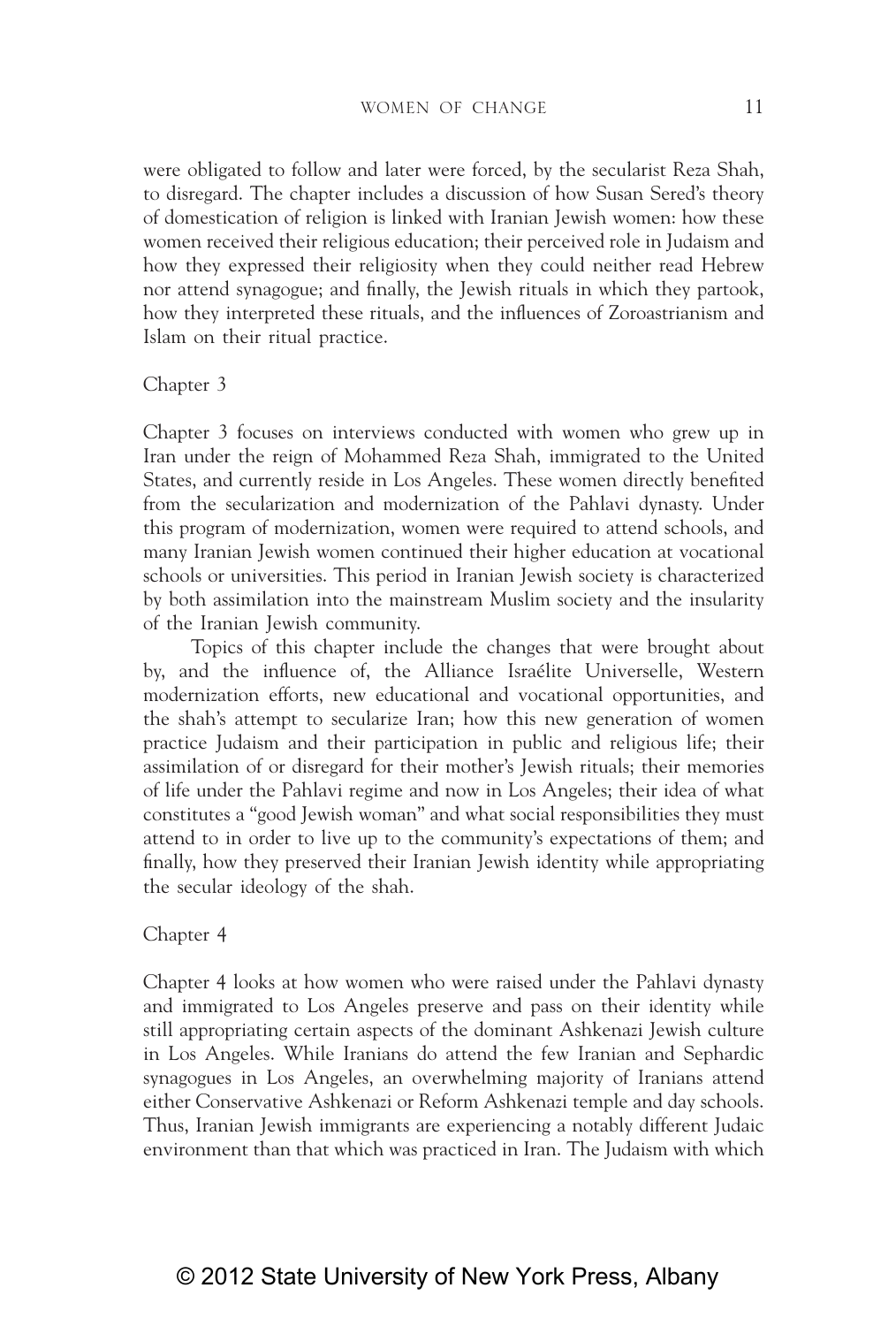they are now familiar in Los Angeles is an egalitarian one rather than the male-dominated Judaism practiced in Iran.

The move to egalitarianism has altered the household roles of Jewish men and women, forcing Jewish institutions to redefine the role of a woman and include her in the community of Jews. Women have joined the religious elite, and, thus, the Judaism that was family based has had to adapt to new patterns of women's involvement, either by incorporating changes and developing new religious expressions or by rejecting the need for adaptation and reinforcing traditional gender-based religious barriers.<sup>43</sup> This chapter examines how the religious roles of women in the Iranian Jewish community have changed with this move toward egalitarianism. Does egalitarianism within the Iranian Jewish context mean a woman has equality in the synagogue, but that she must still appropriate a traditional genderbased role in the home and within the family?

In *Women as Ritual Experts*, Susan Starr Sered conducted fieldwork among a group of women who frequent a senior citizens' day center in Jerusalem in 1984 and 1985. The women are of several ethnic groups: the majority is Kurdish; there is a sizable minority from Turkey; and several are Yemenite, Iranian, Iraqi, and Moroccan. They have lived in the same part of Jerusalem for fifty years. Sered chose these elderly women for her study because they have already experienced most or all of the religious events that are connected to the life cycle. Illiterate and functionally illiterate women were chosen in hope of learning what women really believe and do, not what rabbinic authorities and books have told them they are supposed to tell strangers. Sered's book is an important model for this study because she wrote about the meaning of religion and religiosity for a group of women whose religious life is conducted for the most part in the female domain, among other women, and is not a part of "official Judaism." Like the women in Sered's study, the religious lives of Iranian Jewish women are mostly revealed through nonverbal gestures, rituals, daily experiences, and life stories.<sup>44</sup>

Sered wrote that the daughters and granddaughters of the day center women who were born and raised in Israel have embraced a completely secular form of Judaism. They do not participate in any religious rituals, though many of the older women say they use the cooking of traditional dishes in order to preserve the Jewish identity of their children and grandchildren.45 One would assume that members of the Iranian Jewish community in Los Angeles would face the same problem of secularization now that they live in a pluralistic country, yet the opposite is true. A majority of the Iranian Jewish interviewees in this study believe that Judaism is one of the most important aspects of their lives, and attending synagogue, observing Shabbat, and partaking in the Jewish holidays is given top priority.

When looking at modern pluralistic societies, two questions must be untangled if one is to understand the changing characteristics of the Jewish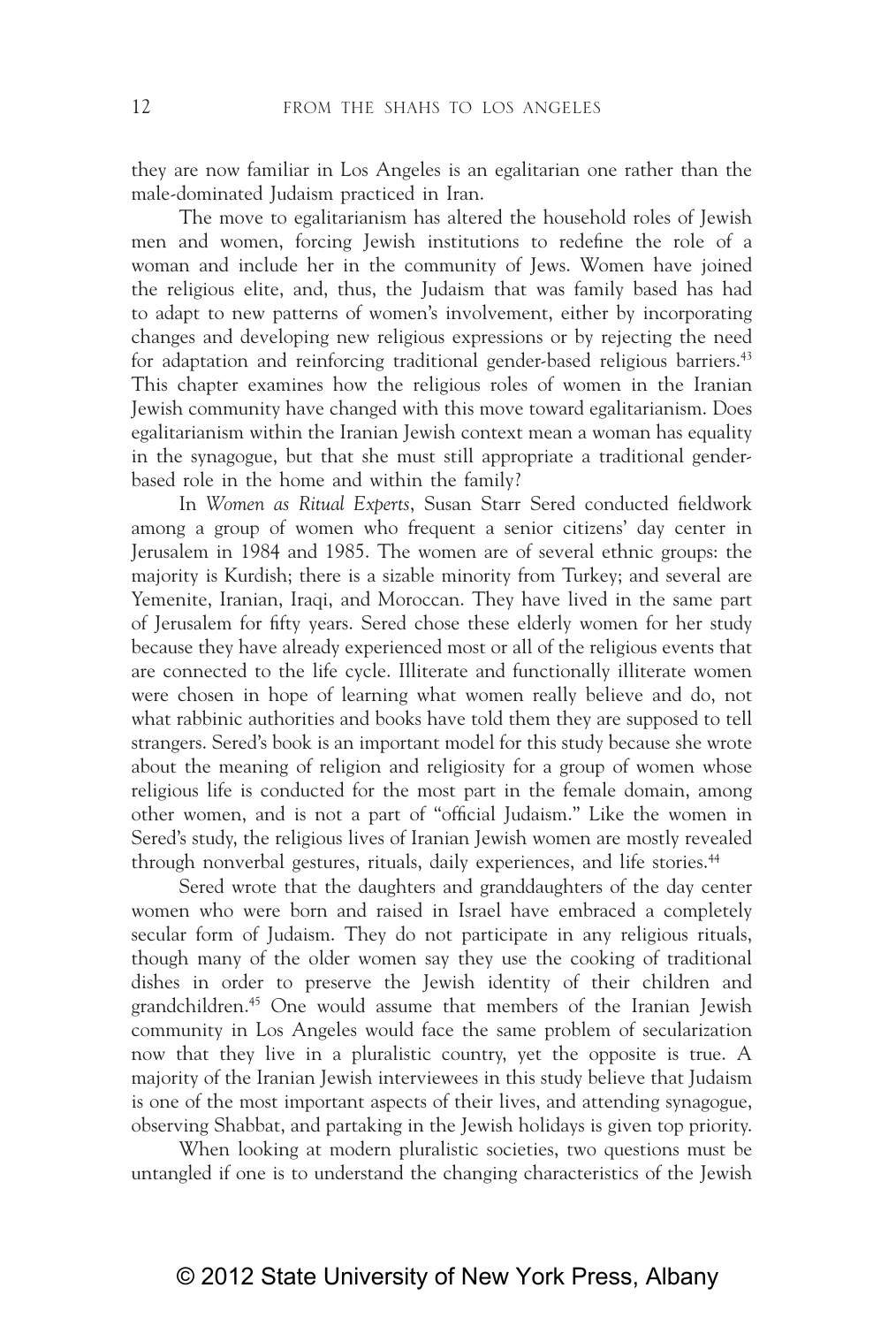community: (1) How are changes in religion linked to other processes of transformation? and (2) What are the implications of the new emerging Judaisms for the cohesion of the community?46 For the first time in Iranian Jewish history, the community has a choice of partaking in "new emerging Judaisms" which did not exist in Iran (i.e., the Reform, Conservative, and Orthodox movements in America). It is important to look at the effects that the dominant Ashkenazi community has had on these women's attitudes toward Judaism and the way they observe and partake in Jewish rituals. How have the Reform, Conservative, and Orthodox movements affected the religious and social cohesion of the Iranian Jewish community in Los Angeles? Are these women performing the same rituals as those of Iranian Jewish men, and how do they view the Jewish rituals practiced by their matriarchs? Chapters 3 and 4 will look at the newly emerging Iranian Orthodox community and how this deep sense of religiosity is seen among the rest of the community. This discussion continues to examine the processes of the *domestication of religion* as Iranian Jewish women experience political, social, and demographic change.

#### Chapter 5

Chapter 5 explores how demographic change has affected first-generation young Iranian American Jewish women and how they establish and juggle their multiple identities (Iranian, Jewish, and American). The voices of this generation provide a summary of the events that led to the immigration of Iranian Jews to Los Angeles and a discussion of the community's social, economic, and religious lives. The discussion focuses on several questions in regards to being *najeeb*, social and cultural expectations placed on young women, and their relationship with their mothers: How have womanhood, Judaism, and the rules and expectations placed on them by their family and the community fit into their life as young Americans? Because a mother holds great significance and influence in a Middle-Eastern household, what is the relationship of these young women with their mothers? What aspects of their mother's lives do they choose to emulate, and what do they choose to reinterpret in order to fit into what they see as a more modernized American society? And finally, how have these women embraced American society without compromising their Iranian Jewish traditions and beliefs?

### Chapter 6

Chapter 6 summarizes the lives of these three generations of women and discusses how Iranian Jewish women in present-day Los Angeles have responded to the forces of social and political change that dramatically affected Iranian Jewish society and, thus, women's identity. Ultimately, this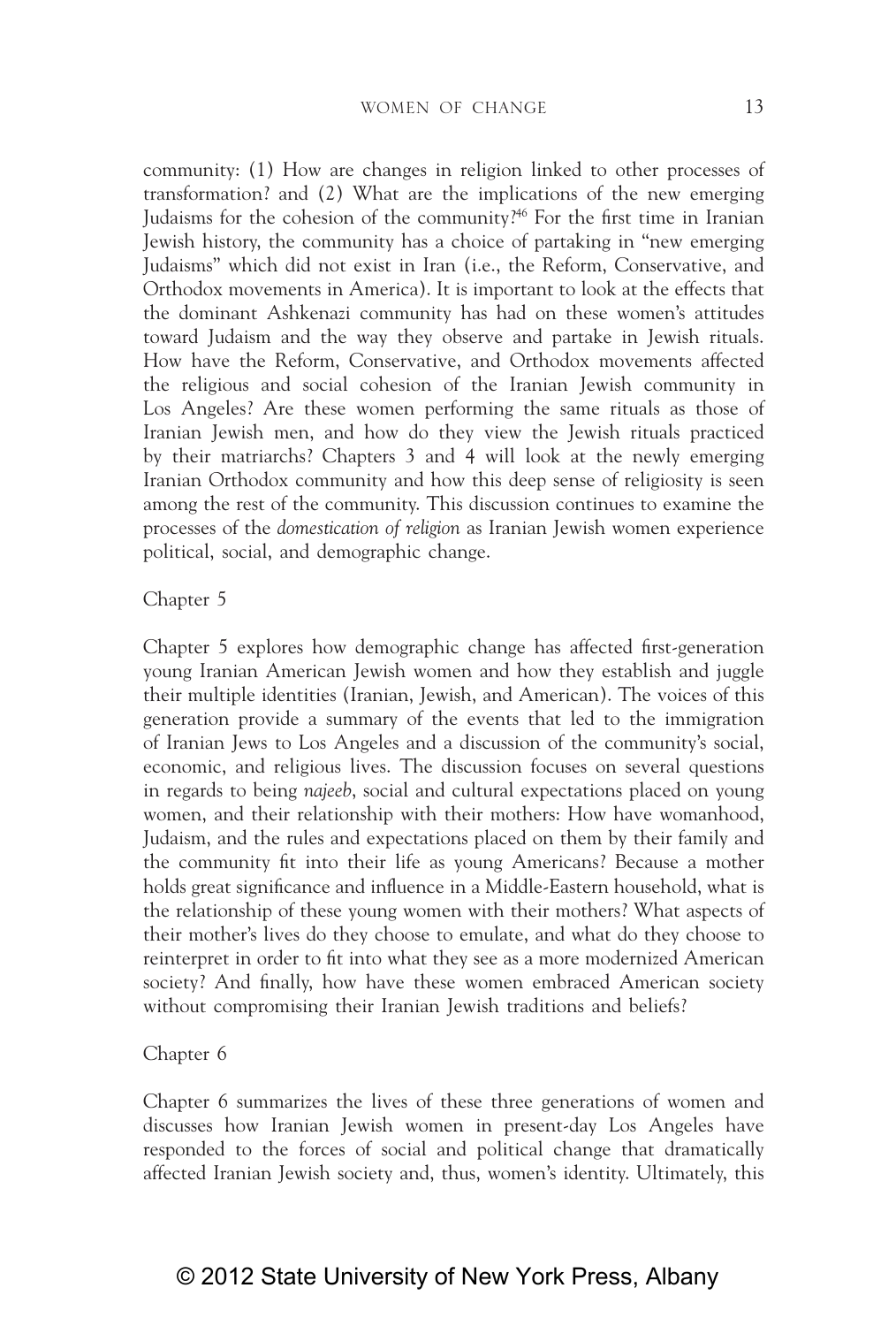book concludes with insight into the affect modernization and demographic changes have had on the *domestication of religion* and the establishment of one's identity.

#### The Women of This Study

The women interviewed for chapters 2 and 3 were from two major cities in Iran—Hamadan and Tehran. Hamadan was selected for numerous reasons. It holds great importance in Judeo–Persian history because the Esther/ Mordecai story takes place there,<sup>47</sup> and, thus, Iranian Jews, believe their history in Iran grew in this city. Also, unlike other Jews in Iran, Iranian Jews of Hamadan did not live in Jewish ghettos,<sup>48</sup> and, thus, the Jews of Hamadan were more integrated in the community. The Alliance school and numerous missionaries settled in Hamadan and, therefore, Hamadanian Jews developed solid knowledge of their Jewish traditions and were exposed to other religious traditions.

The second group was women from Tehran because it is the capital of Iran and, unlike Hamadanian Jews, Tehrani Jews lived in ghettos and were less integrated into Iranian society. This difference allowed juxtaposition of the two communities. In addition, both communities are highly accessible in Los Angeles, making it convenient to conduct multiple interviews. The first generation of women was born in the 1920s and 1930s; these women are included in the "Generation of the Constitutional Monarchy." The second generation of women was born between 1948 and 1963, and is featured in chapter 3, "All the Shah's Women." The women interviewed in chapter 4, all born between 1973 and 1990, were raised in Los Angeles and live in Beverly Hills, West Los Angeles, or the San Fernando Valley. They are also featured in chapter 5, titled "Jewish American AND Persian." Thus, the voices represented come from people who are both positional and representational, with the dynamic of the narrative coming from the oral stories of the women.

The author is a member of the community being studied. Born in 1976 in Tehran, Iran, she and her family escaped to Los Angeles in 1978; thus, she falls within the third generation of Iranian Jewish women. As a woman in the community, she came to realize that the voices, life stories, happiness, and traumas of Iranian Jewish women are never openly discussed. This book strives to correct that oversight and looks at the history, rituals, and everyday lives of Iranian Jews from a woman's perspective.

Initially, it was difficult to convince women of each generation to agree to be interviewed. Because the community is very secretive, and the threat of gossip is a major issue, they demanded promises that their actual names would never be revealed. The women from the first generation were, at first,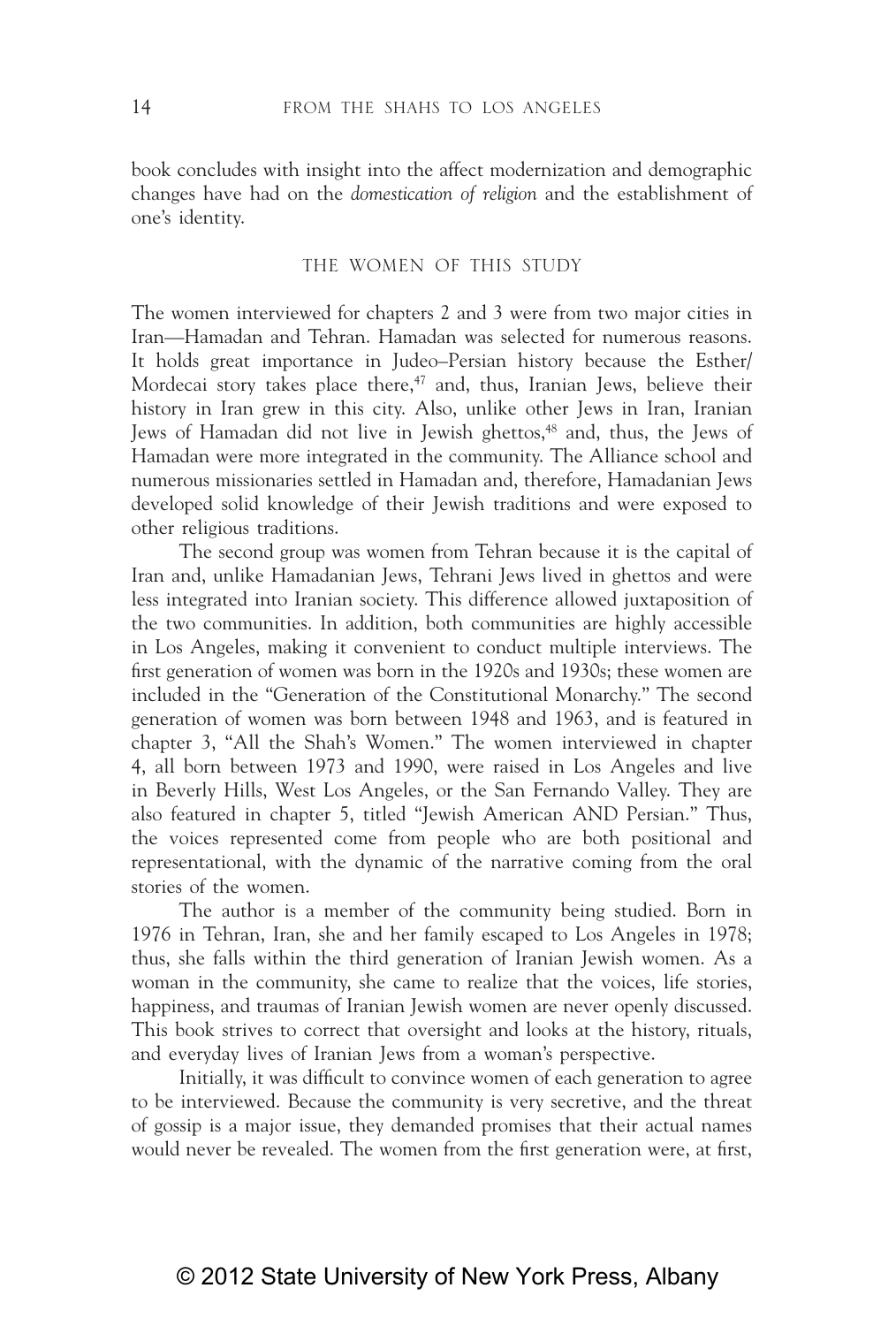the most reluctant—and then gradually, as the interview took place, became the most open. When initially approached, the first-generation women were shocked. Many responded by saying, "I have nothing to talk about; my life was so boring," or, "It is too bad my husband isn't alive; he has more to say than I do." They were not accustomed to anyone showing an interest in their lives. But in their houses, often talking over numerous cups of tea and Persian pastries and fruits—typically forced onto the author's plate whether she wanted them or not—the women would open up and talk for hours and hours. (Some interviews lasted up to four hours.)

Perhaps the reason the first-generation women were so open and told such personal stories—often involving their sexual encounters or disputes they had with their parents, husbands, or in-laws—was that most of the people they mentioned in their life stories were deceased; thus, perhaps the women felt liberated in being able to talk about their lives without having to worry that anything they said would cause family drama. They were so excited to talk about their childhood and life in Iran that, many times, the women would quickly run around their homes, showing family pictures, jewelry they had received from their in-laws, their *ketubahs* (Jewish marriage contracts), and even their wedding dresses.

Often, their daughters or granddaughters would call to request a copy of the interview tape or a transcription because they wanted to learn about their mothers' and grandmothers' lives. It became quite evident that it was rare for later generations to sit down with their matriarchs and ask them what their lives were like in Iran.

The women in the second generation were also very open and honest and enjoyed discussing their memories and experiences in Iran. They were delighted about the opportunity for Iranian Jewish women's voices to be heard. Often, they got personal in regard to the difficulties they had experienced with immigration or with pressures placed on them by their families, in-laws, extended families, and the community. There were times when the author had to turn off her tape recorder and comfort the woman being interviewed as she cried uncontrollably over past regrets, pressures to maintain her status, or feelings of sadness. This further demonstrated how much pressure these women experience; having to be a "super mom" has taken an incredible emotional toll on them.

Women in the third generation were the most reluctant to open up about their lives and trust their stories to this book, also demanding that their actual names not be used and that they not be identifiable in any way. Perhaps it is because these women are young—some newly married, other single—they had to be more conscious of protecting their reputations and of not offending their families, friends, and in-laws. Thus, discussion about topics such as sexuality, being *najeeb*, and double standards in the